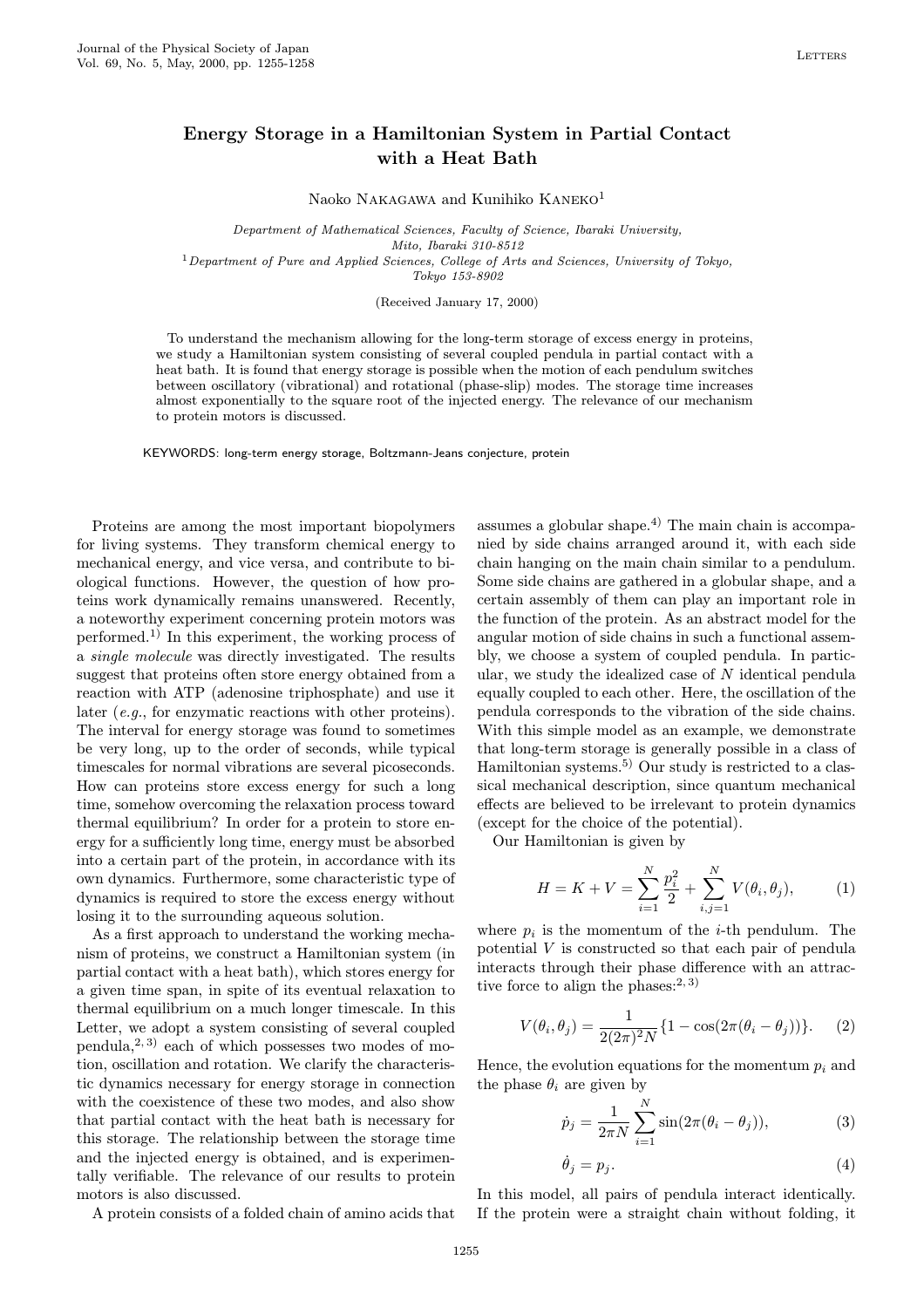could be modeled by a one-dimensional chain of pendula. In reality, due to its globular shape, a global interaction occurs between pendula. Although the assumed "mean-field coupling" with uniform strength represents an extreme simplification, the resultant model can capture some general characteristics of protein dynamics.

For the (dynamical) function of proteins, it is essential that they exist in aqueous solution, which functions as a heat bath. Since the hydrophobic part of a protein molecule is segregated from the aqueous solution, contact with the heat bath is restricted. Accordingly, we define the equation of motion so that only some pendula in the system contact the heat bath:

$$
\dot{p}_i = -\frac{\partial H}{\partial \theta_i} - \gamma p_i + \sqrt{2\gamma T} \xi_i(t) \qquad (i \le N_h). \quad (5)
$$

Here, the heat bath is described by the Langevin equation, in which T represents its temperature,  $\gamma$  is a relaxation coefficient, and  $\xi_i(t)$  is a Gaussian random form satisfying  $\langle \xi_i(t) \rangle = 0$  and  $\langle \xi_i(t_1) \xi_i(t_2) \rangle = \delta_{ij} \delta(t_2 - t_1),$ with  $\langle \cdot \rangle$  as the temporal average. An important point here is that contact with the heat bath is restricted to the few pendula satisfying  $i \leq N_h$ . This restriction may be interpreted as only allowing for interaction of the hydrophilic part with the aqueous solution. Note that this restricted heat bath (i.e., partial contact with the heat bath) is sufficient for realizing thermal equilibrium.

Here, we briefly review the typical behavior of eqs. (3) and (4) in the conservative case,  $^{2,3,6,7}$  without coupling to the heat bath. When the total energy is small, all pendula vibrate almost synchronously (i.e.,  $|\theta_i - \theta_j|$  and  $|p_i - p_j|$  are small for all i, j). The typical timescale of vibration is  $\sim$  1 - 10, while there is collective motion giving rise to a periodic change in the degree of synchronization, with a timescale of  $\sim 10^2$  -  $10^3$ .

As the total energy increases, rotational (phase-slip) behavior of pendula begins to appear. For a sufficiently large total energy, almost all pendula exhibit rotational motion. Here, each  $p_i$  changes slowly over time, with relatively large values of  $|p_i - p_j|$ . In this case, the pendula rotate almost freely, since the correlation of their phase with those of other pendula cannot be maintained, and the interaction term cancels out even with a short time average, except in the rare situation that two momenta take very close values. The timescale of rotation is  $O(1)$ .

In the medium energy regime, the rotational motion of a single pendulum appears intermittently from an assembly of vibrating pendula (as displayed in the upper part of Fig. 1). Once a pendulum starts to rotate, it typically continues to rotate over many cycles, which is longer than the typical timescale of each pendulum's vibration (and rotation). We emphasize here that the effective interaction for a rotating pendulum is much weaker than those for vibrating ones, as mentioned above.

appears a phase transition at the energy  $E_c/N = 0.0190$  $(T_c = 0.0127)$ , where the vibrational mode is dominant in the 'solid'-like phase and the free rotation is dominant in the 'gas'-like phase. If  $N$  is not sufficiently large (as is the case studied here), the transition point is blurred by the finite size effect, and the fluctuations are large around the In the thermodynamic limit with  $N \to \infty, ^{3,6,7}$  there



Fig. 1. Large deviation of the total energy  $E = K + V$  at thermal equilibrium, accompanied by the occasional appearance of the rotational mode (see the region  $50000 \ltimes \text{time} \lt 60000$ ).  $T = 0.02$ ,  $N = 10$ ,  $N_h = 1$  and  $\gamma = 10^{-2}$ . In the upper figure, all time series of the momenta  $p_i$   $(1 \leq i \leq N)$  are overlaid.

transition point. Hereafter, we refer to this temperature range  $(0.01 \leq T \leq 0.03)$  as the medium temperature range.

Now, we consider the Hamiltonian system in contact with the heat bath described by eq. (5), where the total energy is now time-dependent. It is found that the fluctuations of energy are sometimes correlated with the dynamics of the pendula. For instance, in the medium temperature regime in partial contact with the heat bath, the intermittent appearance of rotating pendula, similar to the Hamiltonian dynamics, becomes accompanied with a large fluctuation of the total energy (see Fig. 1). Here, deviation toward a larger total energy is supported by the concentration of energy in one (or few) pendulum.<sup>8)</sup>

While local fluctuations are thus dependent on the dynamics, the system reaches thermal equilibrium for a sufficiently long timescale, irrespective of the values of  $\gamma$ ,  $N_h$  ( $\geq$  1), or the temperature. Note that the equilibrium property as a canonical ensemble is identical for any number of  $N_h$ , even for  $N_h \ll N$ . When  $N_h = N$  (full contact), the timescale to reach thermal equilibrium is determined completely by the value of  $\gamma$ , independently of the dynamical properties of the system. On the other hand, in the case of partial contact, the relaxation process is affected by inherent Hamiltonian dynamics. It progresses beyond the timescale  $\Gamma^{-1}$ , where  $\Gamma \equiv \gamma N_h/N$ gives the dissipation rate of the system. Even in this case, the dynamics of the pendula corresponding to  $i \leq N_h$  are governed by the timescale  $\gamma^{-1}$  (<  $\Gamma^{-1}$ ).

As the next step, we discuss the energetic behavior of the system far from equilibrium. Consider a special enzymatic event such as ATP attachment or its reaction. With such an event, proteins are moved far from equilibrium. We study how such an event is related to the storage of energy.

Due to such a 'reaction' event, some portion of the protein is forced far from the previous equilibrium state. This situation is modeled by the addition of an instantaneous kick to a certain pendulum at the reaction event. The kicked pendulum comes to possess a larger amount of momentum and kinetic energy than other pendula.<sup>9)</sup>

An example of temporal evolution after the kick at  $t = t_0$  is shown in Fig. 2, where the system with  $N = 10$ and  $N_h = 1$  is adopted; that is only the first pendulum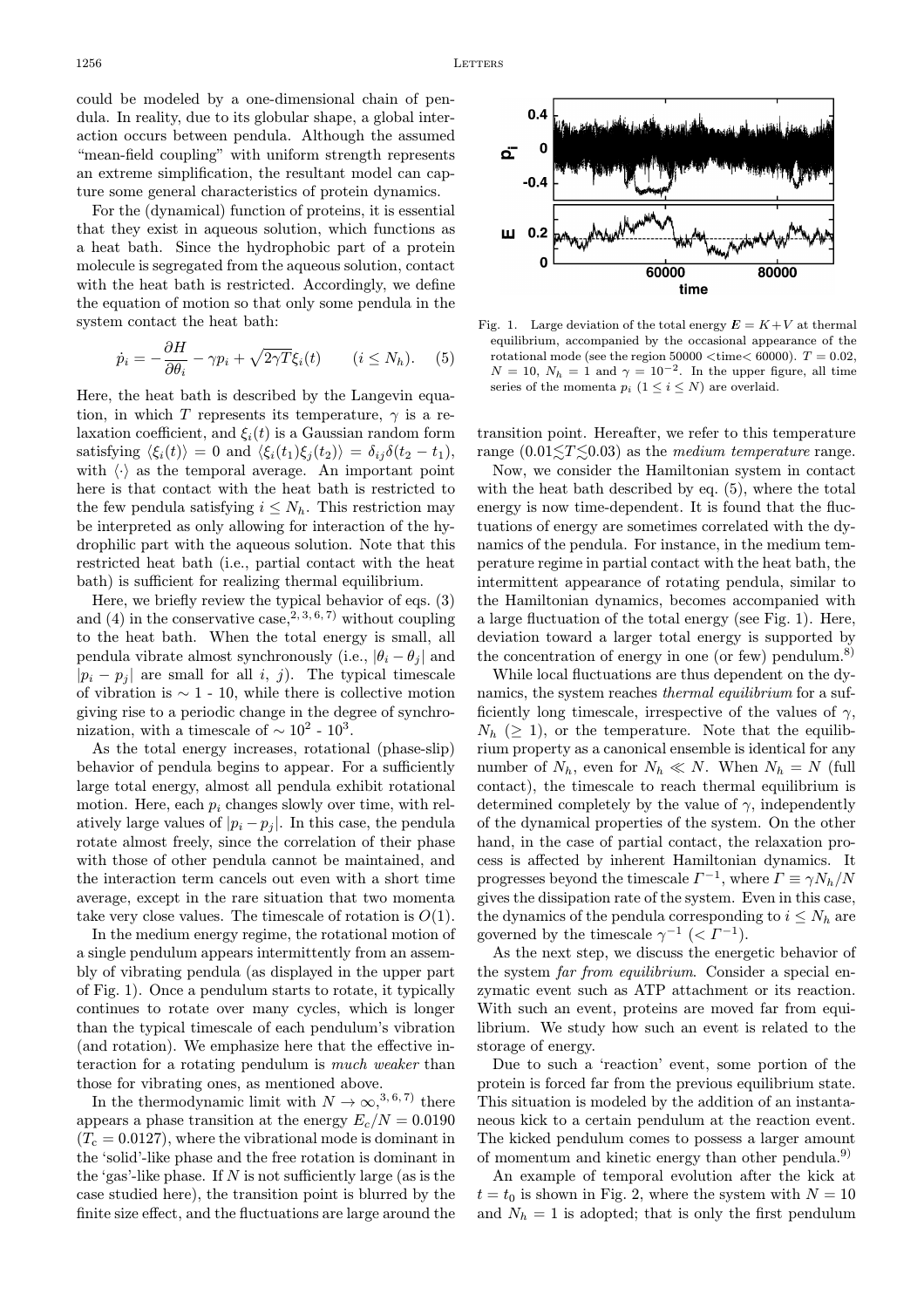

Fig. 2. Process of energy storage after an instantaneous kick at  $t = t_0$ .  $T = 0.02$ ,  $\gamma = 10^{-2}$ ,  $N_h = 1$ ,  $N = 10$  and  $E_0 = 0.35$ . upper: Time series of the momenta  $p_i$   $(1 \leq i \leq N)$ . The kicked pendulum A relaxes to thermal equilibrium around  $t_R$ . lower: The time series of the total energy  $E$ . The dotted line indicates the value at thermal equilibrium.



Fig. 3. Distributions of the lifetime  $\log_{10}(t_R-t_0)$  for energy storage at  $T = 0.02$ .  $N = 10$  and  $E_0 = 0.5$ . Each distribution is obtained from 200 samples. Unshaded distribution:  $N_h = 1$  with  $\gamma = 10^{-2}$ . Shaded distribution:  $N_h = 10$  with  $\gamma = 10^{-3}$ .

is in contact with the heat bath. Kinetic energy with the amount of  $E_0$  is added to the kicked pendulum. In Fig. 2, the high-energy state continues up to  $2 \times 10^5$ while the typical relaxation time  $\Gamma^{-1}$  of the heat bath is equal to  $10^3$ . There, the kicked pendulum continues to rotate in isolation, maintaining the large energy, while it is affected only slightly by the other pendula over a long time interval. This allows for long-term energy storage.

In order to study the lifetime of energy storage, we define it as the interval from the kick until the relaxation of the total energy (see Fig. 2). This is determined by the time  $t_R$  at which the total kinetic energy  $K$  decreases to  $NT/2$ , that is the value at thermal equilibrium. The results, however, do not depend on the specific choice of the relaxation time.

two cases with the same value of  $\Gamma: N_h = 1$  with  $\gamma =$  $10^{-2}$  and  $N_h = N(= 10)$  with  $\gamma = 10^{-3}$ . It is noted that the distribution of the lifetime is quite different for the two cases. For the case of partial contact,  $N_h = 1$ , the typical lifetime of the energy storage is very long and reaches 10<sup>6</sup>, in contrast with 10<sup>3</sup> for the  $N_h = N$  case. The distribution of the lifetime is shown in Fig. 3, where evolutions for 200 stochastic processes  $\xi_i(t)$  are sampled. For comparison, we show the distribution for Fig. 4. Average lifetime  $\langle t_R - t_0 \rangle$  versus the square root of in-

Moreover, the long-term energy storage is obtained as far as the kicked pendulum is not in contact with the heat bath, even if  $N_h \simeq N$  as long as  $N_h \neq N$ . This result suggests that partial contact with the heat bath is necessary for long-term energy storage.

Although the thermal equilibrium properties are similar in the above two cases  $(N_h < N \text{ and } N_h = N)$ , a large difference appears when the system is placed far from equilibrium. The pendula  $i \leq N_h$ , interacting directly with the heat bath, cannot rotate freely over the  $1/\gamma$  timescale (in contrast with the Hamiltonian dynamics) and the dynamics is replaced by Brownian motion due to the heat bath. In the case of partial contact, a long duration of rotation is possible for pendula corresponding to  $i>N_h$ , if the pendula possess sufficiently large energy to remain far from equilibrium. The pendula there become free from the thermal effect, due to the distinctively weaker interaction with the other pendula, and follow nearly pure Hamiltonian dynamics. Although the prototype of this mechanism is observed as a large fluctuation around equilibrium in the medium temperature regime (see Fig. 1), it works well far from equilibrium.

The lifetime of energy storage increases with the increase of the kicked energy  $E_0$ , injected to a single pendulum. Figure 4 shows the relationship between the average lifetime and  $E_0$ . The cases in partial contact  $N_h = 1$  with two different  $\gamma$  values are compared with the Hamiltonian (i.e., microcanonical) case without the heat bath.<sup>10)</sup> In the Hamiltonian case, we find the following relation

$$
\langle t_R - t_0 \rangle \propto \exp(\alpha \sqrt{E_0}),\tag{6}
$$

between the average lifetime and  $E_0$  with  $\langle \cdot \rangle$  as the ensemble average, and  $\alpha$  as a temperature-dependent constant. In a dissipative case with the heat bath, a similar increase of the relaxation time is maintained, although there exists slight suppression of the lifetime at a high energy.



jected energy  $E_0$  for the system with  $N = 10$ . The ensemble average is computed from 100 samples of different initial conditions.  $\bigcirc$ : Hamiltonian system with  $2\langle K \rangle \simeq 0.02$ .  $\times$ : dissipative system with  $N_h = 1$ ,  $\gamma = 10^{-3}$  and  $T = 0.02$ .  $\triangle$ : dissipative system with  $N_h = 1$ ,  $\gamma = 10^{-2}$  and  $T = 0.02$ . The data from  $N_h = 9$  with the same  $\Gamma$  value agree with the case  $N_h = 1$ , within the statistical error.